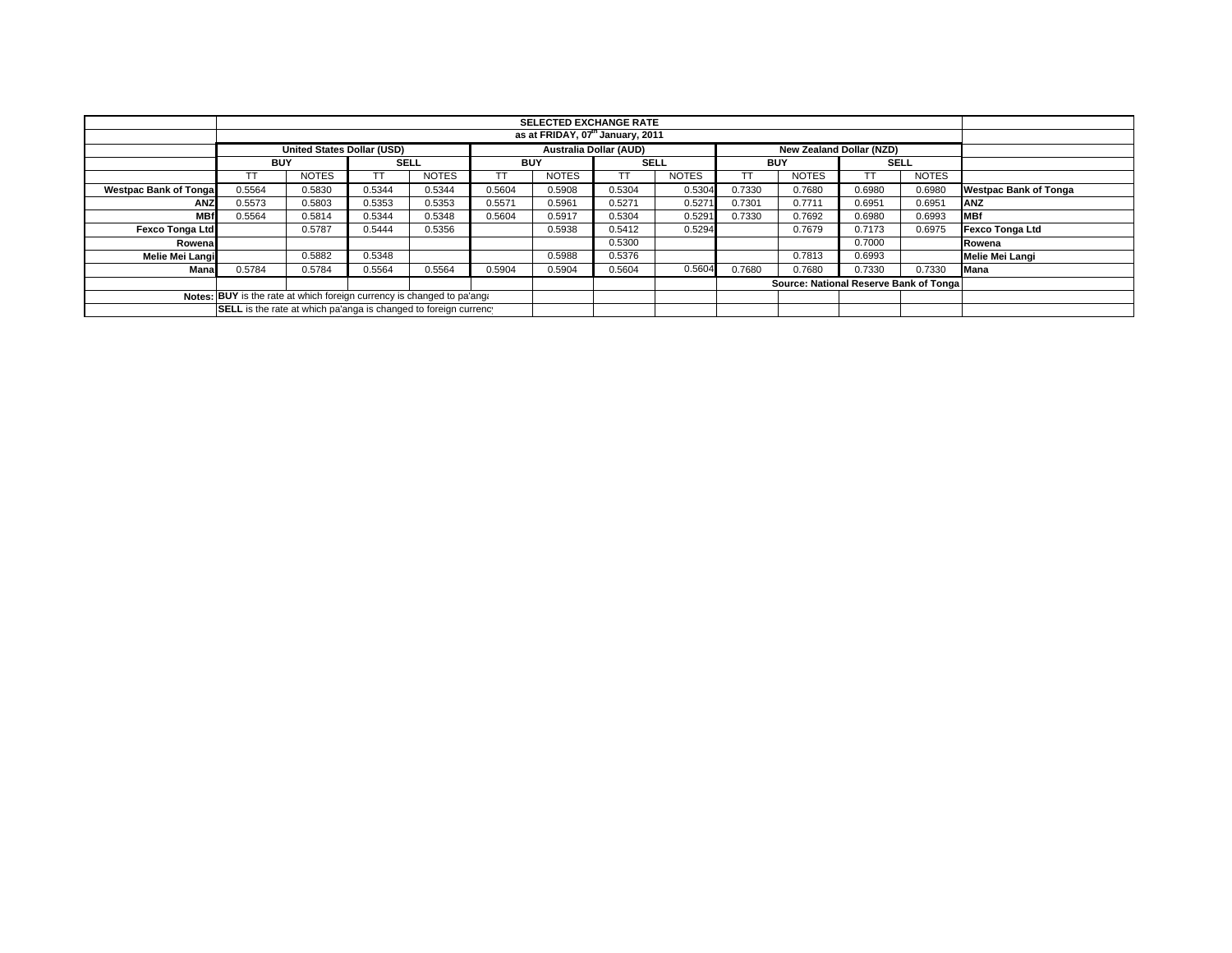|                                                                        | <b>SELECTED EXCHANGE RATE</b>                                    |                                   |             |              |                               |              |             |              |            |                          |             |              |                              |
|------------------------------------------------------------------------|------------------------------------------------------------------|-----------------------------------|-------------|--------------|-------------------------------|--------------|-------------|--------------|------------|--------------------------|-------------|--------------|------------------------------|
|                                                                        | as at FRIDAY, 14th January, 2011                                 |                                   |             |              |                               |              |             |              |            |                          |             |              |                              |
|                                                                        |                                                                  | <b>United States Dollar (USD)</b> |             |              | <b>Australia Dollar (AUD)</b> |              |             |              |            | New Zealand Dollar (NZD) |             |              |                              |
|                                                                        | <b>BUY</b>                                                       |                                   | <b>SELL</b> |              | <b>BUY</b>                    |              | <b>SELL</b> |              | <b>BUY</b> |                          | <b>SELL</b> |              |                              |
|                                                                        |                                                                  | <b>NOTES</b>                      |             | <b>NOTES</b> | TT                            | <b>NOTES</b> | ТT          | <b>NOTES</b> |            | <b>NOTES</b>             |             | <b>NOTES</b> |                              |
| <b>Westpac Bank of Tonga</b>                                           | 0.5597                                                           | 0.5865                            | 0.5377      | 0.5377       | 0.5621                        | 0.5926       | 0.5321      | 0.5321       | 0.7267     | 0.7611                   | 0.6917      | 0.6917       | <b>Westpac Bank of Tonga</b> |
| <b>ANZ</b>                                                             | 0.5606                                                           | 0.5836                            | 0.5386      | 0.5386       | 0.5593                        | 0.5983       | 0.5293      | 0.5293       | 0.7244     | 0.7654                   | 0.6894      | 0.6894       | <b>JANZ</b>                  |
| <b>MBf</b>                                                             | 0.5597                                                           | 0.5848                            | 0.5377      | 0.5376       | 0.5621                        | 0.5917       | 0.5321      | 0.5319       | 0.7267     | 0.7634                   | 0.6917      | 0.6897       | <b>IMBf</b>                  |
| <b>Fexco Tonga Ltd</b>                                                 |                                                                  | 0.5822                            | 0.5420      | 0.5388       |                               | 0.5962       | 0.5372      | 0.5315       |            | 0.7619                   | 0.7047      | 0.6920       | Fexco Tonga Ltd              |
| Melie Mei Langi                                                        |                                                                  | 0.5917                            | 0.5376      |              |                               | 0.5988       | 0.5319      |              |            | 0.7752                   | 0.6897      |              | <b>Melie Mei Langi</b>       |
| <b>MoneyGram</b>                                                       | 0.5755                                                           |                                   | 0.5440      |              | 0.5822                        |              | 0.5391      |              | 0.7732     |                          | 0.6977      |              | MoneyGram                    |
|                                                                        | Source: National Reserve Bank of Tonga                           |                                   |             |              |                               |              |             |              |            |                          |             |              |                              |
| Notes: BUY is the rate at which foreign currency is changed to pa'ang. |                                                                  |                                   |             |              |                               |              |             |              |            |                          |             |              |                              |
|                                                                        | SELL is the rate at which pa'anga is changed to foreign currency |                                   |             |              |                               |              |             |              |            |                          |             |              |                              |